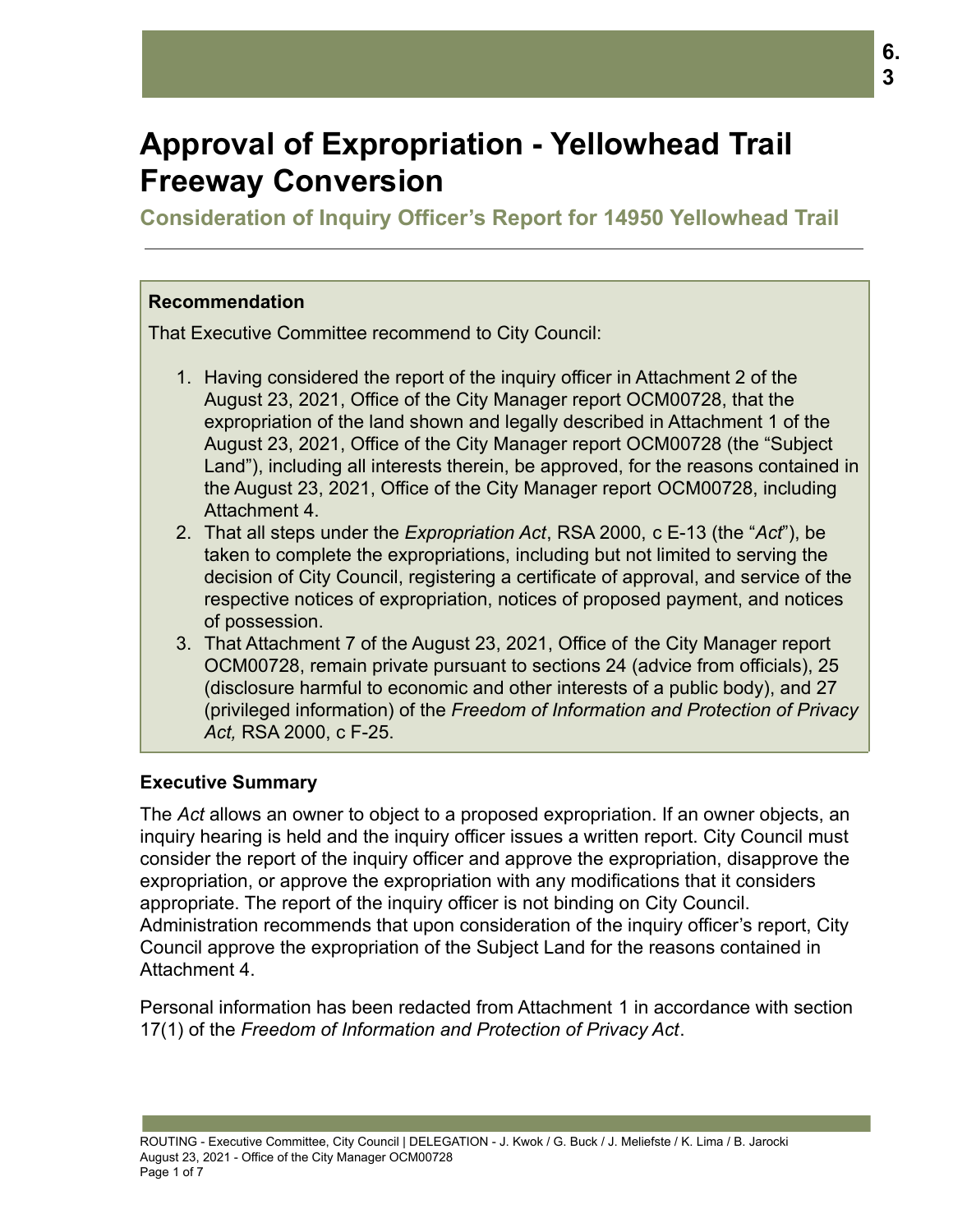# **Report Background**

#### **The Expropriation**

On November 16, 2020, City Council approved the commencement of expropriation to acquire land or interests from a series of properties required to support construction of the Yellowhead Trail Freeway Conversion Program (the "Project"), including **a portion** of land (the "Subject Land") from the property located at 14950 Yellowhead Trail, Edmonton, Alberta (the "Property"). Following City Council's direction:

- A notice of intention to expropriate was registered on the Property, served on the registered owner and interested parties, and advertised in the Edmonton Journal.
- Yellowhead Motor Inn Ltd. ("Ramada Inn"), the owner of the Property, PetroJaffer116 Ltd. ("PetroJaffer116"), a related subtenant, and two tenants of the Property, Husky Oil Operations Limited ("Husky") and DS Classic Grill Ltd. ("DS Classic") (collectively, the "Objectors") each objected to the proposed expropriation.
- Ramada Inn and PetroJaffer116 objected on the basis that an expropriation of the entire Property would better or equally serve the City's objectives, that fairness warranted an expropriation of the entire Property, and that there would be a disproportionate impact from a partial expropriation rather than a full expropriation.
- The two tenants, Husky and DS Classic, objected on the basis that a partial rather than full expropriation was unfair, there was a lack of negotiations, and the impact of the proposed expropriation was disproportionately high on them.
- The City notified the Province of the objections and the Province appointed an inquiry officer to conduct a hearing to determine whether the proposed partial expropriation is fair, sound, and reasonably necessary.
- $\bullet$  A hearing was held on June 16-18, 21-23, and 28-29, 2021.
- The inquiry officer issued an interim decision on June 21, 2021 permitting the Objectors to lead expert evidence on potential financial damages (the "Interim Decision").
- The inquiry officer issued a written report on July 5, 2021, which was received by the City on July 6, 2021 (the "Inquiry Officer's Report").
- City Council must consider the Inquiry Officer's Report. The Inquiry Officer's Report, along with the Interim Decision, are included as Attachments 2 and 3, respectively.

### **Inquiry Officer's Report**

The *Act* requires the inquiry officer to determine whether the intended expropriation is "fair, sound and reasonably necessary in the achievement of the objectives of the expropriating authority" (the "Statutory Test"). The inquiry officer, in the Inquiry Officer's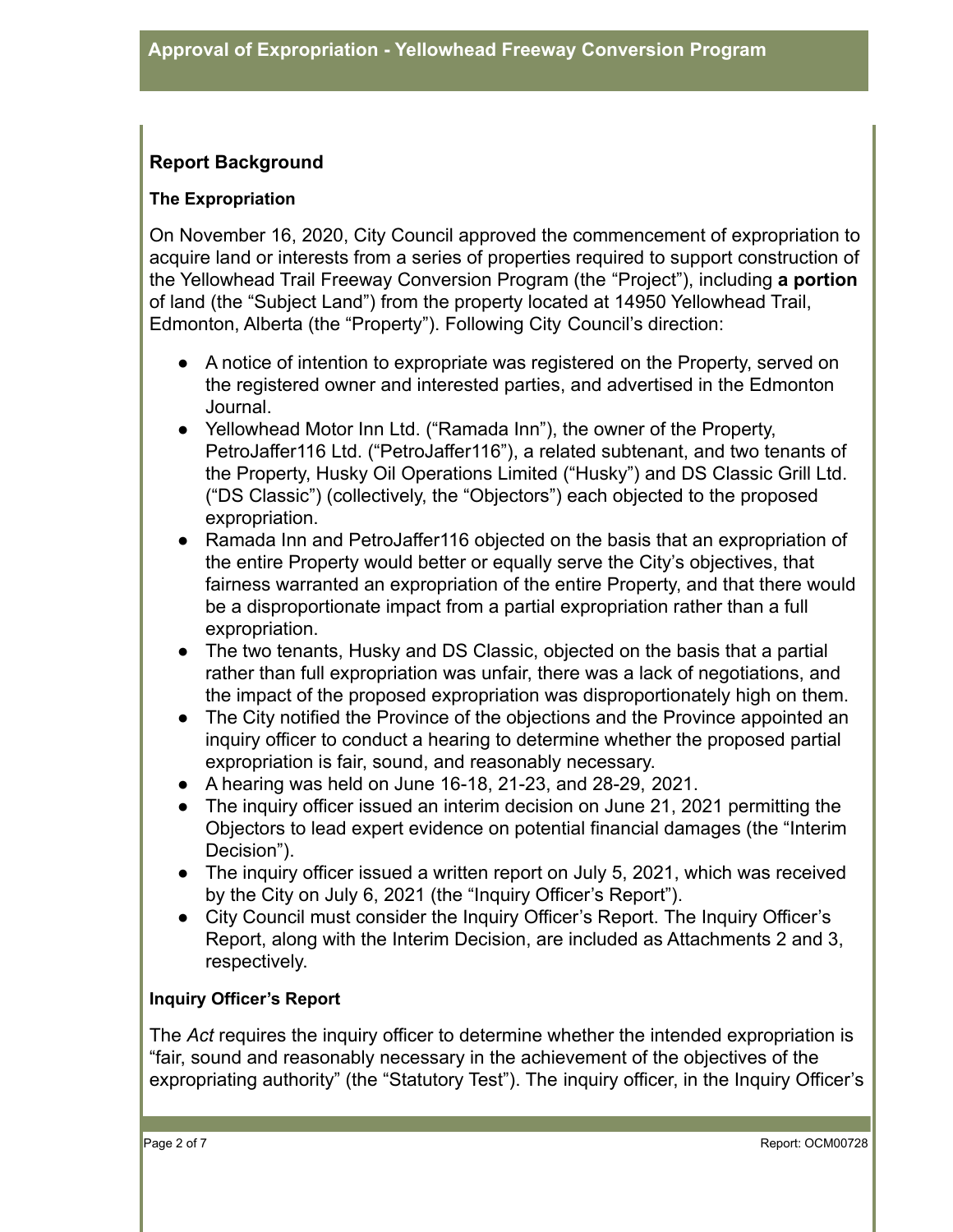Report, found that the intended expropriation of the Subject Land is neither fair nor sound, but is reasonably necessary to achieve the City's objectives of constructing the Project.

At the inquiry hearing the inquiry officer received documentary evidence, heard witness testimony, including from expert witnesses, and heard oral arguments on behalf of the City and the Objectors.

In the Interim Decision of the Inquiry Officer, Attachment 3, the inquiry officer:

- allowed expert evidence related to estimated business losses anticipated to be sustained by the Objectors, and rejected the City's argument that the material be excluded because it relates to compensation which is outside of the purpose and jurisdiction of the inquiry; and
- found that the size of the parcel of land to be taken, the purpose and objective of an expropriation, and a comparison of a partial versus a full parcel expropriation in achieving the City's objectives could all be considered at the inquiry.

The main points in the Inquiry Officer's Report, Attachment 2, are:

- the impacts of the Project, as well as incidental infrastructure, were both relevant to the determination of whether the taking met the Statutory Test;
- the expert evidence on potential business losses was relevant to the inquiry officer's opinion of whether the intended expropriation was fair, sound and reasonably necessary;
- the intended expropriation is reasonably necessary to achieve the City's objectives, which include the construction of the Project;
- in substance the intended expropriation is not fair due to its potential impact upon the businesses of the objecting parties;
- that while the expropriation was not procedurally unfair, all governmental activity should aim to retain the confidence of its citizens and their respect for its fairness, and the inquiry officer invited City Council to be mindful of this when considering the recommendations in the report;
- that the intended expropriation is not sound due to its extended impact upon the businesses of the objecting parties, when compared to that of a full expropriation, in order to achieve the City's objectives;
- there appeared to be no "compelling or substantive reason" to explain the change from an intended full parcel taking to that of a partial taking (as the evidence showed that the City at one time considered expropriating the full parcel rather than just a portion of land).

The inquiry officer ordered that the reasonable costs of the inquiry hearing be paid by the City.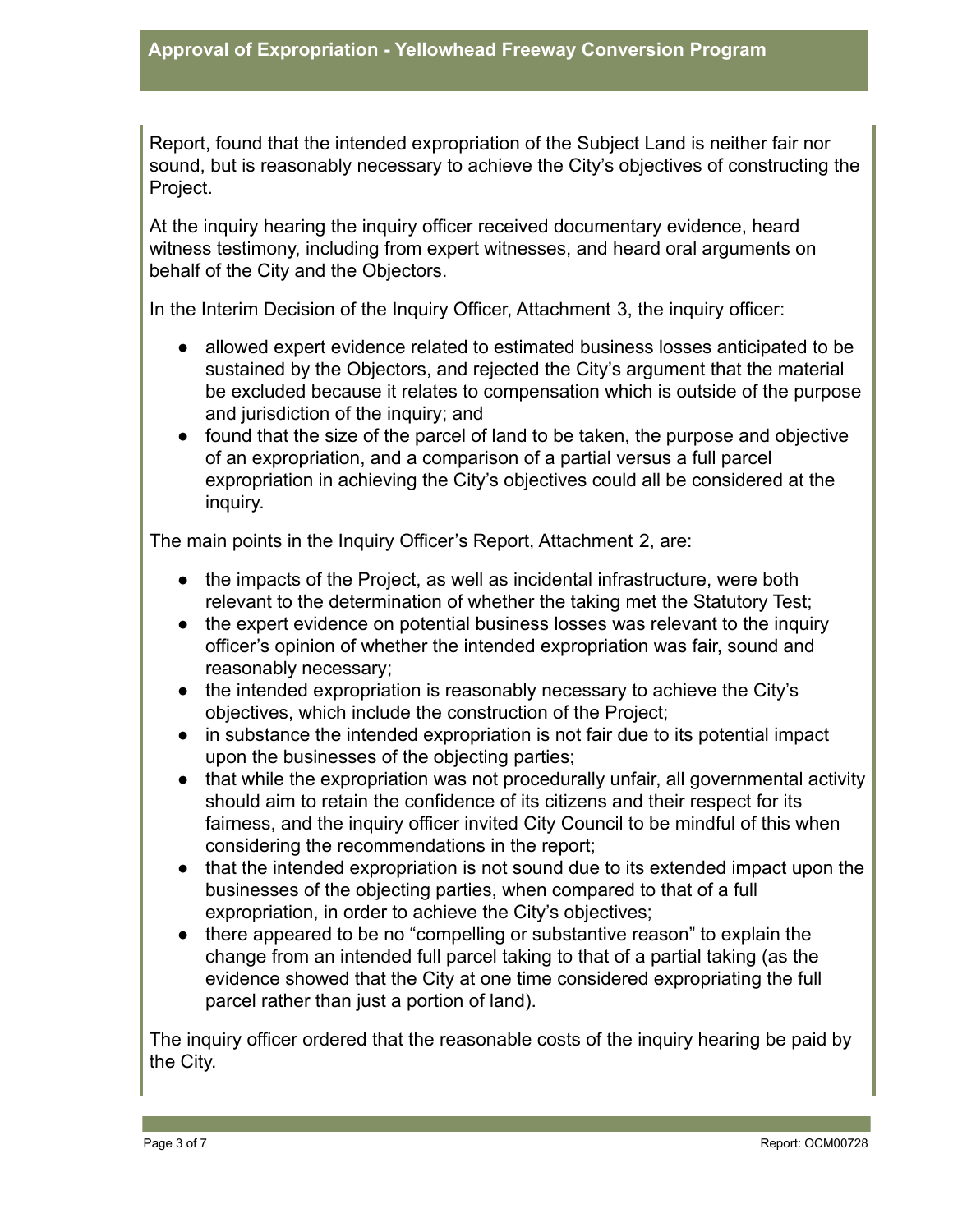The following recommendations were made in the Inquiry Officer's Report:

- 1. That City Council approve the taking of the Subject Land, which is neither fair nor sound, but reasonably necessary, as well as in the public interest, in order to facilitate construction of the Project without delay; and
- 2. That a subsequent, or companion, process be started to expropriate or acquire the entire Property.

#### **Section 15** *Municipal Government Act* **Application**

In addition to objecting to the partial expropriation, Ramada Inn also filed an application with the Land and Property Rights Tribunal (formerly the Land Compensation Board) (the "Tribunal") seeking an Order that the City be required to expropriate the whole of the Property pursuant to section 15 of the *Municipal Government Act*, RSA 2000, c M-26 (the "Section 15 MGA application"). The Tribunal may direct the City of Edmonton to expropriate the whole of the Property if, in the opinion of the Tribunal, the expropriation of part of the Property is "unfair" to the owner of the Property.

The Section 15 MGA application is scheduled for November 1-12, 2021.

#### **Recommendations and Reasons**

Administration recommends that upon considering the Inquiry Officer's Report, Attachment 2, City Council approve the expropriation of the Subject Land for the proposed reasons contained in Attachment 4.

Administration recommends that City Council take no steps in respect of a full expropriation for the entire Property in view of the upcoming Section 15 MGA application hearing.

#### **Legal Implications**

- 1. An owner may object to an expropriation within 21 days of being served with a notice of intention to expropriate.
- 2. If an objection is served within the objection period, the Province appoints an inquiry officer to conduct a hearing into whether the expropriation is fair, sound and reasonably necessary.
- 3. City Council must consider the Inquiry Officer's Report and shall approve or disapprove the proposed expropriation or approve the proposed expropriation with any modifications that it considers proper, but no approval shall be modified so as to affect the land of a person who was not a party to the inquiry.
- 4. The Inquiry Officer's Report must be considered but is not binding on City Council.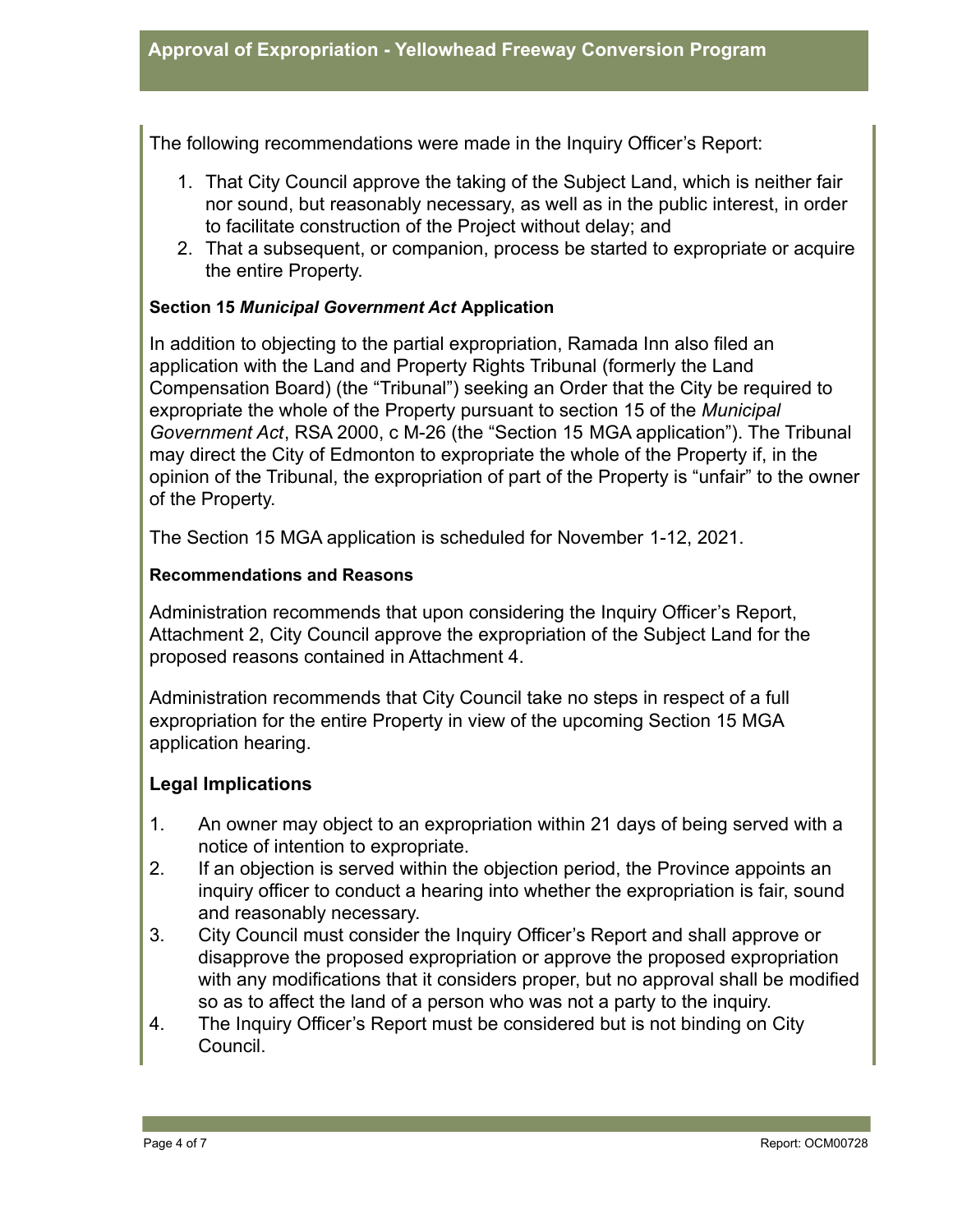- 5. City Council must provide written reasons for its decision and serve its decision and written reasons on the parties to the inquiry by September 4, 2021.
- 6. Attachment 4 contains proposed reasons to support City Council's decision, should it decide to approve the expropriation of the Subject Land. City Council may amend or modify the proposed reasons as it sees fit.
- 7. The certificate of approval must be registered within 180 days from the date that the notice of intention to expropriate was registered.
- 8. If City Council approves the expropriation, a certificate of approval will be registered and the City will become the owner of the Subject Land. If a certificate of approval is not registered, or not registered within the timeline in the *Act*, including applicable extensions, the proposed expropriation is deemed abandoned.
- 9. If an expropriation is abandoned, the City is responsible to pay any actual loss sustained by the owner and the reasonable legal, appraisal, and other costs incurred by the owner up to the abandonment.
- 10. After an interest is expropriated, the City must serve the owner with a notice of possession stating the date on which the City is entitled to possession.
- 11. Before the City gets possession of the Subject Land, the owner will receive compensation for market value in accordance with the *Act*.
- 12. The Tribunal will determine compensation if the parties cannot agree.
- 13. The reasonable legal, appraisal and other costs actually incurred by the owner in order to determine compensation are paid by the City. The reasonable costs of the inquiry hearing are also paid by the City.
- 14. Additional legal implications are included in the private Attachment 7.

# **Budget/Financial Implications**

Funding for the acquisition of lands required for the Yellowhead Trail Freeway Conversion Program is provided from Capital Profile CM-99-0060. Expropriation costs currently identified are within the approved budget for the Yellowhead Trail Freeway Conversion Program. Sufficient funding exists within this budget for the land considered in this report.

| Corporate Outcome(s): Goods and services move efficiently. |                                                                                                                                     |              |              |  |  |
|------------------------------------------------------------|-------------------------------------------------------------------------------------------------------------------------------------|--------------|--------------|--|--|
| Outcome(s)                                                 | Measure(s)                                                                                                                          | Result(s)    | Target(s)    |  |  |
| Goods and services move<br>efficiently                     | <b>Business Satisfaction: Goods and</b><br>Services Transportation (% of<br>survey respondents who are<br>satisfied/very satisfied) | 50.5% (2017) | 53.0% (2018) |  |  |

# **Corporate Outcomes and Performance Management**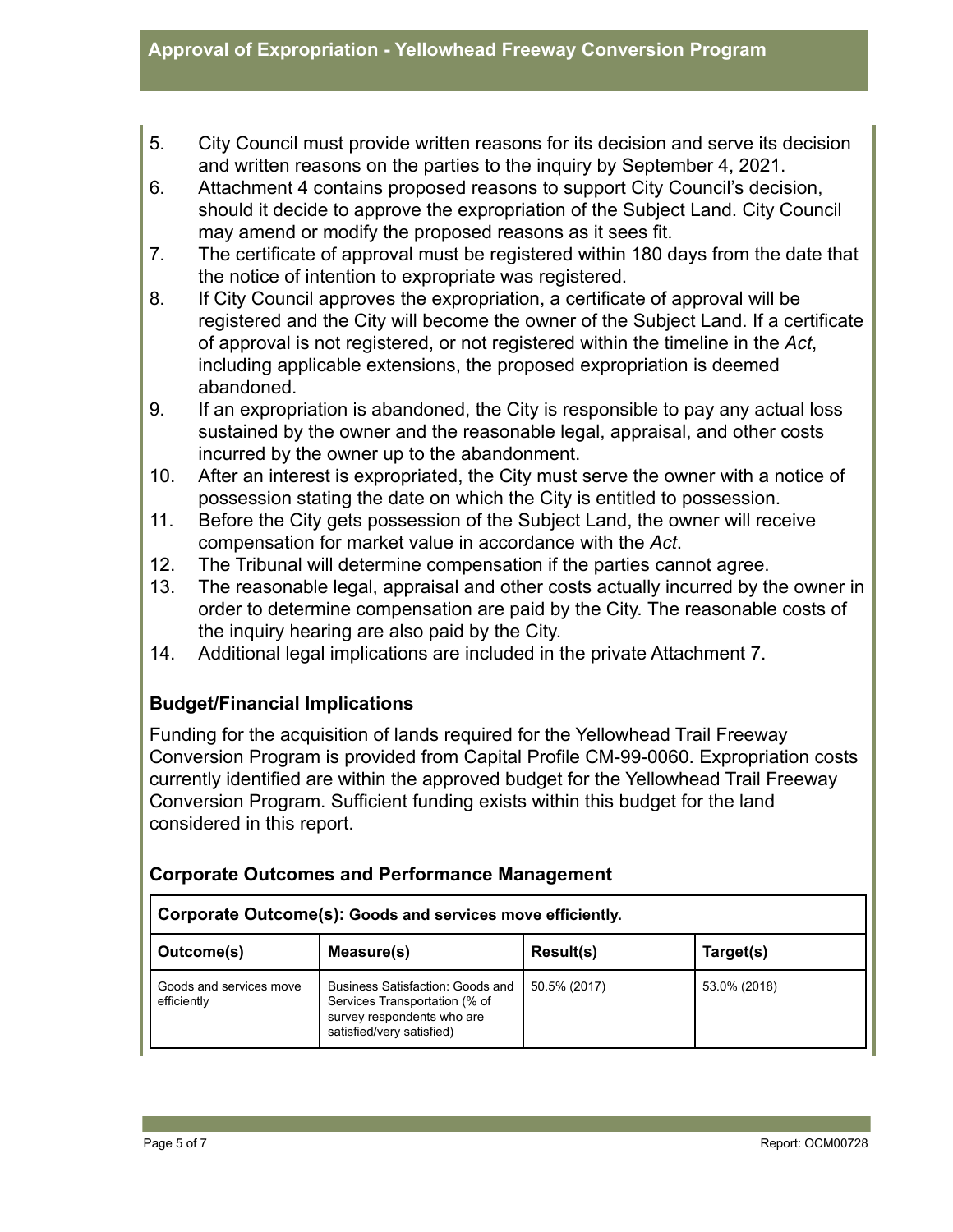| Travel Time and Reliability for<br>Goods and Services Movement<br>(time in minutes: seconds to drive) | 10:09 (2017) - 50% of the<br>time | 12:30 (2018) - 50% of the<br>time |
|-------------------------------------------------------------------------------------------------------|-----------------------------------|-----------------------------------|
| 10 km route)                                                                                          | 13:35 (2017) - 85% of the<br>time | 16:00 (2018) - 85% of the<br>time |

# **Corporate Outcome(s): Edmonton is a safe city.**

| Measure(s)<br>Outcome(s)                                                             |                                                                                                                                             | <b>Result(s)</b> | Target(s)  |  |  |  |
|--------------------------------------------------------------------------------------|---------------------------------------------------------------------------------------------------------------------------------------------|------------------|------------|--|--|--|
| Traffic disruptions at<br>intersections are minimized<br>through collision reduction | Rate of inner-ring road (75 St,<br>Whitemud Drive, 170 St.<br>Yellowhead Trail) intersection<br>collisions per million vehicles             | 1.01(2017)       | 0.99(2018) |  |  |  |
|                                                                                      | Rate of inner-ring road (75 St,<br>Whitemud Drive, 170 St.<br>Yellowhead Trail) midblock<br>collisions per million vehicles-km<br>of travel | 0.79(2017)       | 0.99(2018) |  |  |  |

**Corporate Outcome(s): The City of Edmonton has sustainable and accessible infrastructure.**

| Outcome(s)                                                               | Measure(s)                                                                                                                                             | Result(s)  | Target(s)  |
|--------------------------------------------------------------------------|--------------------------------------------------------------------------------------------------------------------------------------------------------|------------|------------|
| The City of Edmonton has<br>sustainable and accessible<br>infrastructure | Edmontonians' Assessment:<br>Access to Amenities and<br>Services that Improve Quality of<br>Life (% of survey respondents<br>who agree/strongly agree) | 68% (2017) | 70% (2018) |

#### **Risk Assessment**

| <b>Risk</b><br><b>Element</b> | <b>Risk</b><br><b>Description</b>                                      | Likelihood   | <b>Impact</b>     | <b>Risk Score</b><br>(with<br>current<br>mitigations) | <b>Current</b><br><b>Mitigations</b>                                                                                               | <b>Potential</b><br><b>Future</b><br><b>Mitigations</b>                                                                                                                          |
|-------------------------------|------------------------------------------------------------------------|--------------|-------------------|-------------------------------------------------------|------------------------------------------------------------------------------------------------------------------------------------|----------------------------------------------------------------------------------------------------------------------------------------------------------------------------------|
| Project<br>Management         | Project goes<br>over budget,<br>has poor<br>quality, or is<br>delayed. | 2 - Unlikely | $2 -$<br>Moderate | $4 - Low$                                             | Recommendation<br>that City Council<br>approve the<br>proposed<br>expropriation of<br>the identified<br>property and<br>interests. | Complete the steps<br>required under the<br>Expropriation Act to<br>finalize the<br>expropriation,<br>including registering<br>a certificate of<br>approval of<br>expropriation. |